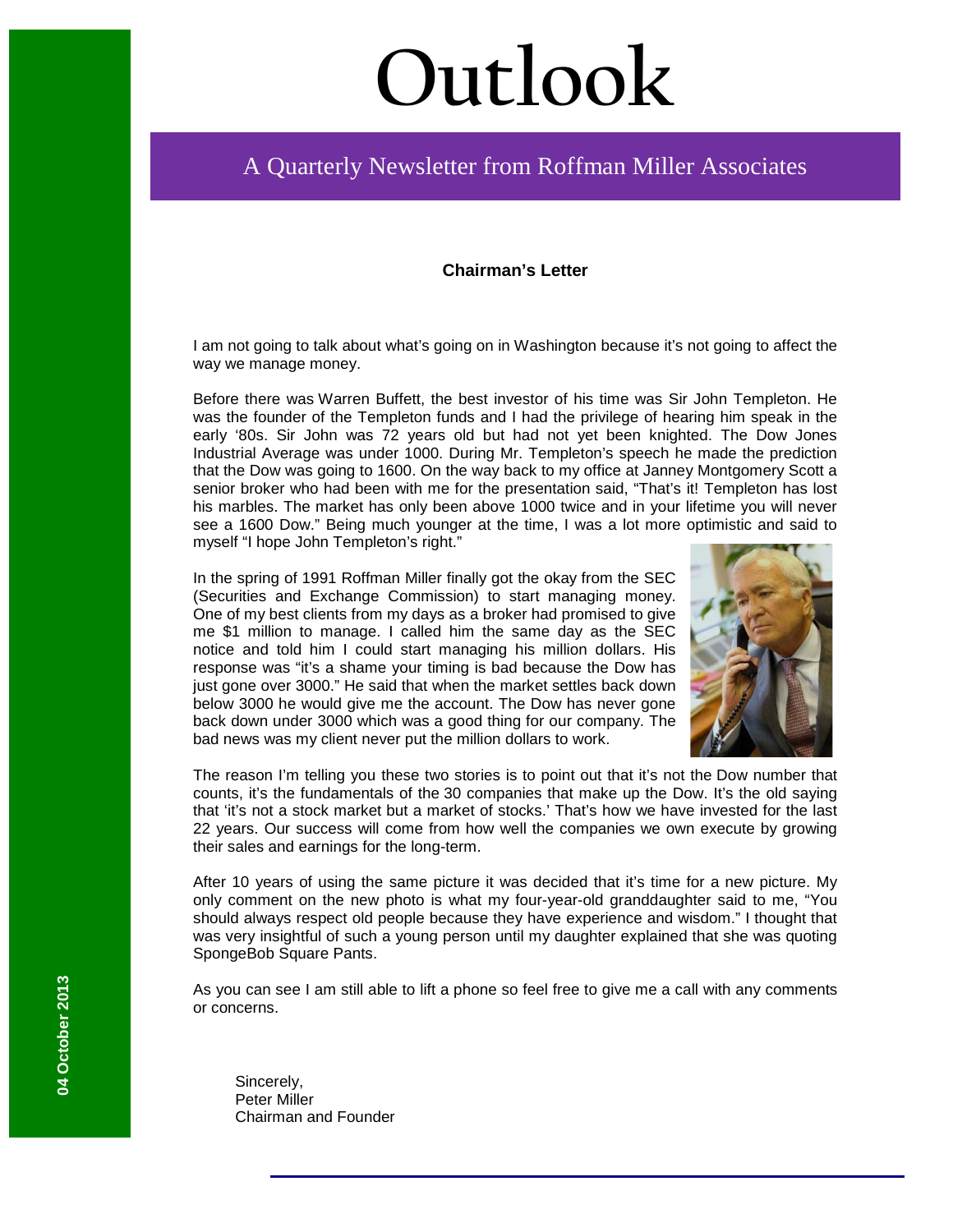# **Fixed Income Corner**

The overwhelming concern in the markets for the past six months has been rising interest rates stemming from the Federal Reserve's pending reduction, or "taper", of the bond purchase program better known as quantitative easing. The consensus among experts before the September meeting was that the Fed would announce they'd spend \$10-\$15 billion *less* each month buying back U.S. Treasury and Agency bonds. As with many market transitions, the masses assumed an absolute worst case scenario where higher rates would ensue and kill the recovery in employment and in the general economy. Any thinking to the contrary was considered grossly naïve.

Well, the Fed delivered a counterpunch to that with its September  $18<sup>th</sup>$  decision to maintain bond purchases at the current level of \$85 billion per month. Some might say they are only delaying the inevitable and that the markets will go through the same turbulence we recently suffered through

when they do eventually commit to reducing the program. But I think Bernanke delivered an important and hopefully effective message: by foregoing even a minor adjustment to policy that was already assumed by the markets and arguably well received, I believe the Fed is reminding the markets that they will not let the worst case scenario play out and put the recovery at risk. Furthermore, I think the message is also that once the reductions do begin, they will not hesitate to stop or even reverse course if the policy change threatens the recovery. This should alleviate any undue anxiety over bond investments and allow us to invest knowing that any changes in interest rates will most likely be a gradual transition and not a series of shocks that threaten the economy.

Ryan Crooks, Investment Manager

# **Inheritance Tax**

Some states impose an inheritance tax on the estates of decedents. Some levy an estate tax. And some utilize both an estate and an inheritance tax. In Pennsylvania there is an Inheritance Tax. In New Jersey, both. No matter where you live, we recommend you speak to an estate planning attorney to find out the details that will affect you and your family. The following information is from the PA Department of Revenue and is available on their website:

Inheritance tax is imposed as a percentage of the value of a decedent's estate transferred to beneficiaries by will, heirs by intestacy and transferees by operation of law. The tax rate varies depending on the relationship of the heir to the decedent. The rates for Pennsylvania inheritance tax are as follows:

- 0 percent on transfers to a surviving spouse or to a parent from a child aged 21 or younger; Property owned jointly between husband and wife is exempt from inheritance tax.
- 4.5 percent on transfers to direct descendants and lineal heirs;
- 12 percent on transfers to siblings; and
- 15 percent on transfers to other heirs, except charitable organizations, exempt institutions and government entities exempt from tax.

#### *When is the PA Inheritance Tax due?*

The tax is due at the date of death and becomes delinquent nine months after the date of death.

#### *What property is subject to inheritance tax?*

All real and tangible personal property of a PA resident decedent, including but not limited to cash, oil and gas rights, automobiles, furniture, antiques and jewelry located in Pennsylvania at the time of the decedent's death, is taxable. All intangible property of a resident decedent, including stocks, bonds, bank accounts loans receivable, etc., is also taxable, regardless of where it is located at the time of the decedent's death.

#### *Is an inheritance considered taxable for PA personal income tax purposes?*

No, inheritances are not taxable for PA personal income tax purposes. However, if you qualify for Tax Forgiveness, you will need to include as income on PA Schedule SPA the value of any inheritance received the prior year.

#### *For the sake of convenience, I put my mother's name on my savings account. Recently my mother died, and now I am told I have to pay inheritance tax on my own money. Is this true?*

Under inheritance tax law, the account was jointly owned, since you and your mother had equal access to the account. Therefore, in this case, the survivor is taxed on one-half the amount in the account.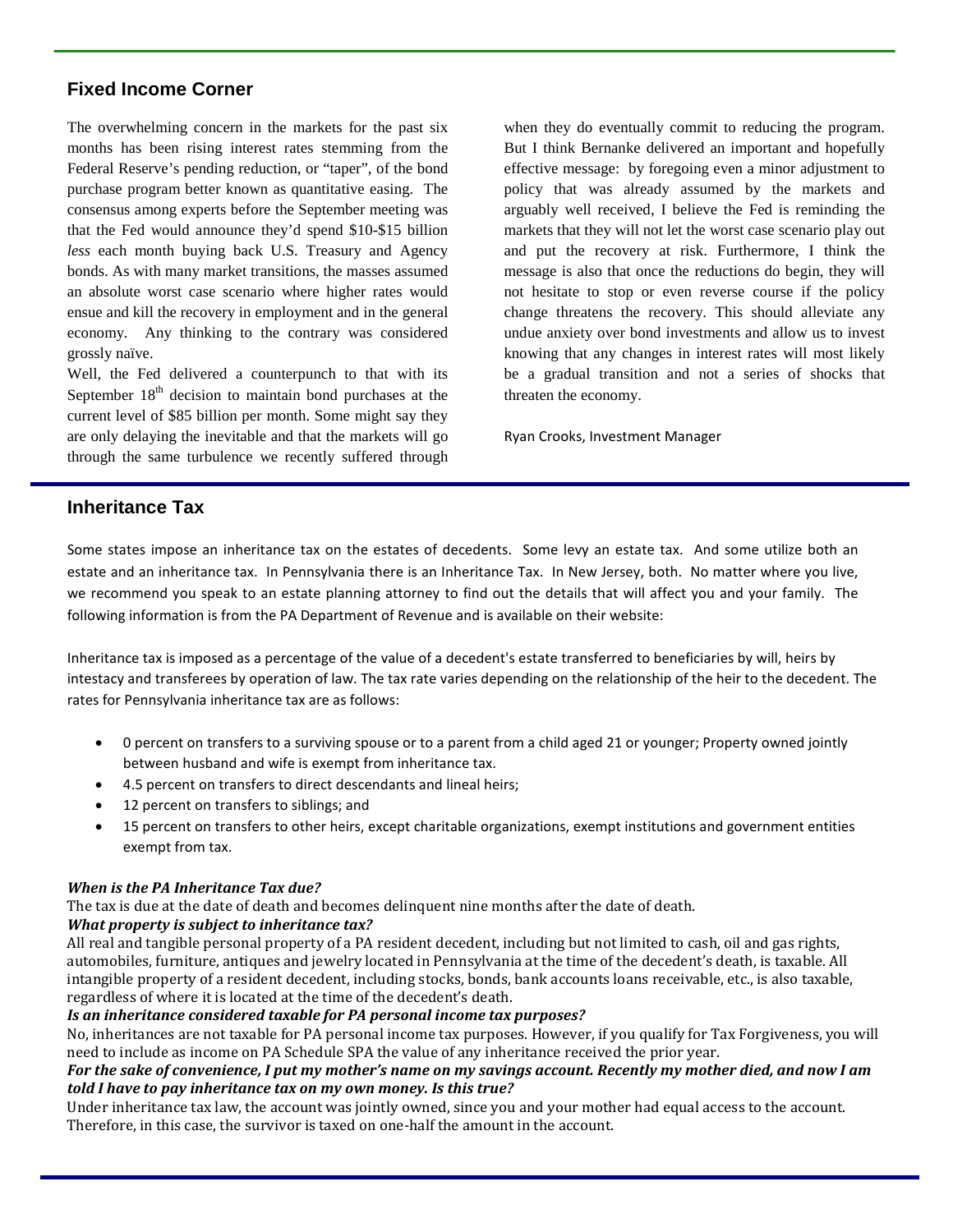# **The House of Mouse**

If you've been reading this newsletter for a few years then you know that I love all the old market aphorisms that get tossed around from time to time, and I heard one of them the other day that made me stop and think for a minute: *Great investments start with companies that make things that hurt if you drop them on your foot*. I don't really know the origin of this one, but I think what the person I heard was trying to say was that profits on hard goods – refrigerators, jet engines, steel – are largely dictated by the supply/demand curve, raw materials costs, plus labor and shipping expenses. In other words they are businesses that aren't too hard to figure out, ones you buy in good times and sell in bad. And today with a growing GDP and low inflation in materials and labor, it might be a good time to own some of those companies.

Of course not every company is a manufacturer. In fact, the US economy is more of a 'service' economy today than at any point in its history with many people working in healthcare, retail, and financial services who do valuable things but don't make any tangible product. Last quarter I highlighted DuPont and its products, technologies, history, and future. DuPont calls itself a "science company." To me that means they are going to invent more things but let someone else make them! Trust me, there is a lot of profit in that type of business model. But for now, DuPont still manufactures quite a number of things and it has been working just fine for them.

Another company that is very innovative, manages its brands very well, and has a large library of intellectual property is The Walt Disney Company. Disney, founded in 1923 by Roy and Walt Disney as the Disney Brothers Cartoon Studio, has five divisions but the big three are Media Networks, Parks and Resorts, and Studio Entertainment.

Disney's Media Networks division includes not only the namesake Disney Channel(s) on cable TV, but also ESPN and the ABC network. This division doesn't make anything that you can drop on your foot, but it does make more than half of Disney's profits by selling to cable customers and also by selling advertising time.

Most people are familiar with Disney Parks and Resorts. Since Disneyland was first conceived in 1954 the company has added Walt Disney World, Disneyland Paris, Hong Kong Disneyland Resort, Disney Vacation Club, and Disney Cruise Line. The company also licenses operations at other resorts around the world that carry the Disney name, but essentially they make most of their money selling tickets to the parks and food and drink to the people inside the parks.

Studio Entertainment means movies and it is here that Disney has some of the greatest artistic intellectual property on the planet – and a collection that keeps growing. Disney CEO Bob Iger knows about movies and television; he was the president of ABC when Disney acquired the company in 1996. He became president of Disney in 2000 and chief executive



in 2005. Since then, Iger has taken the existing vault of Disney characters to new heights of popularity and amassed an arsenal of future movie material and artistic talent through the acquisitions of Pixar (Toy Story, Cars) in 1996, MARVEL (Ironman, The Avengers) in 2009, and in 2012 LucasFilm (Star Wars).

Disney's stock has done well under Bob Iger, and some of that success can be attributed to the decisions he made. Some day he'll leave but the company will have to continue on. Often losing a great leader like Iger is a big blow to a company. But I think Disney is different. Disney is in the entertainment business, and until life as we know it changes people want to be entertained. They bring us live sports which sells a lot of (the most profitable) advertising. They have theme parks whose success has been hard to duplicate. And, they have a library of television shows and movies rich with characters and stories that can be told over and over and over again. The difference between Disney and, say, DuPont, is that Disney has already invented all of this stuff and they are just looking for the next generation of customers to be born.

Disney's dividend yield is small (just over 1%). However, they have more than doubled their dividend since 2007 including a 50% raise in 2011 and a 25% raise in 2012, making Disney a good choice for both growth and income.